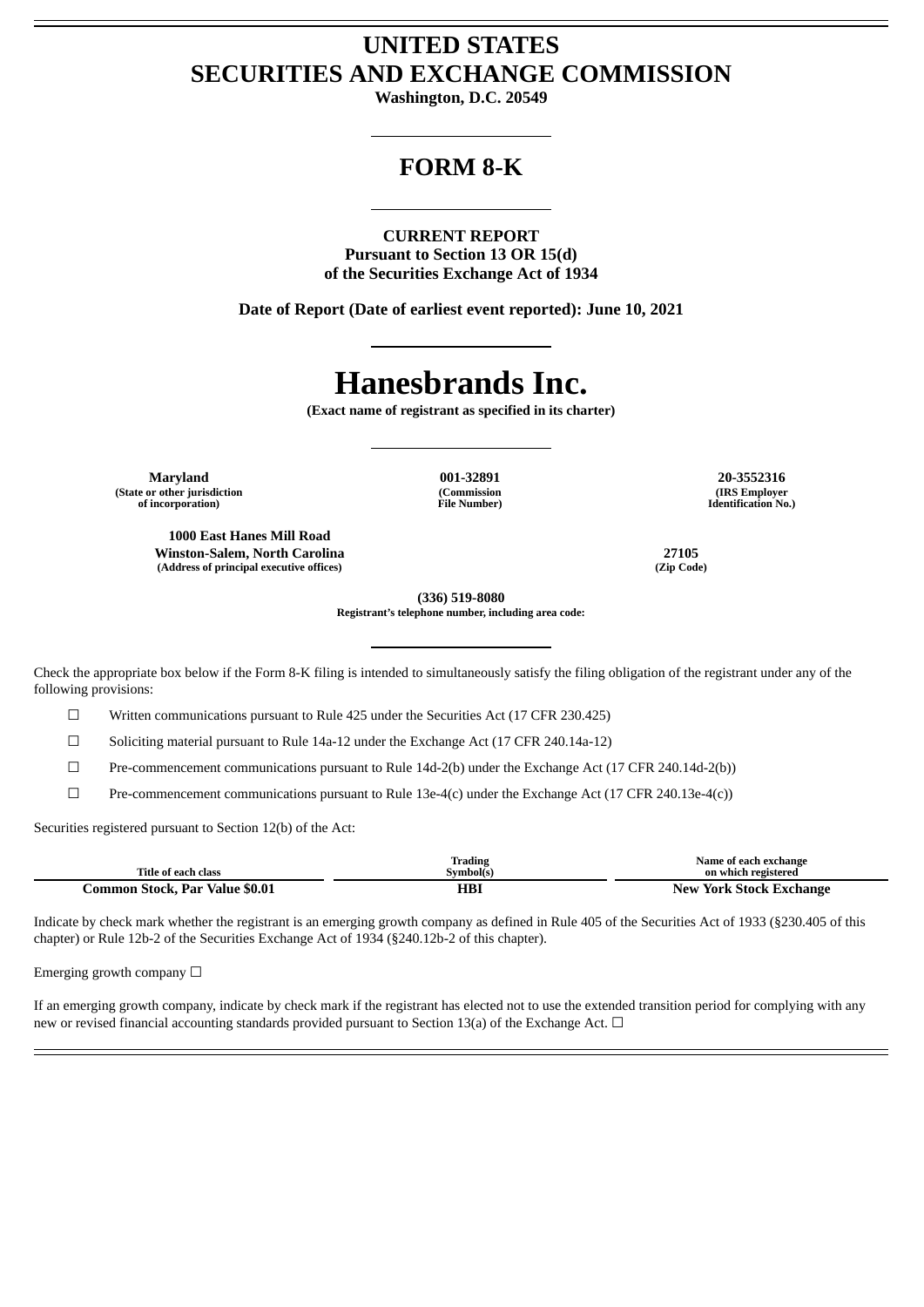#### Item 5.02. Departure of Directors or Certain Officers; Election of Directors; Appointment of Certain Officers; Compensatory Arrangements of **Certain Officers.**

On June 10, 2021, the Board of Directors of Hanesbrands Inc. (the "Company") increased the number of members of the Board of Directors from nine to ten and elected William S. Simon to serve as a director of the Company, each effective as of June 14, 2021. Mr. Simon will serve until the Company's next annual meeting of stockholders and until his successor is elected and qualified, or until his resignation or removal. He will serve as a member of the Audit Committee.

Mr. Simon's compensation will be consistent with the Company's previously disclosed standard compensatory arrangements for non-employee directors, which are described in the Company's most recent proxy statement filed with the Securities and Exchange Commission on March 15, 2021, under the heading "Director Compensation." Mr. Simon's compensation for 2021 will be prorated to reflect the commencement date of his Board service.

Other than the standard compensation arrangements described above, there are no arrangements or understandings between Mr. Simon and any other person pursuant to which he was elected as a director. The Company is not aware of any transaction with Mr. Simon that would require disclosure under Item 404(a) of Regulation S-K.

The press release issued by the Company announcing Mr. Simon's election is furnished as Exhibit 99.1 and is incorporated herein by reference.

#### **Item 9.01. Financial Statements and Exhibits**

(d) Exhibits

Exhibit 99.1 Press [Release](#page-3-0) dated June 14, 2021

Exhibit 104 Cover Page Interactive Data File (embedded within the Inline XBRL document)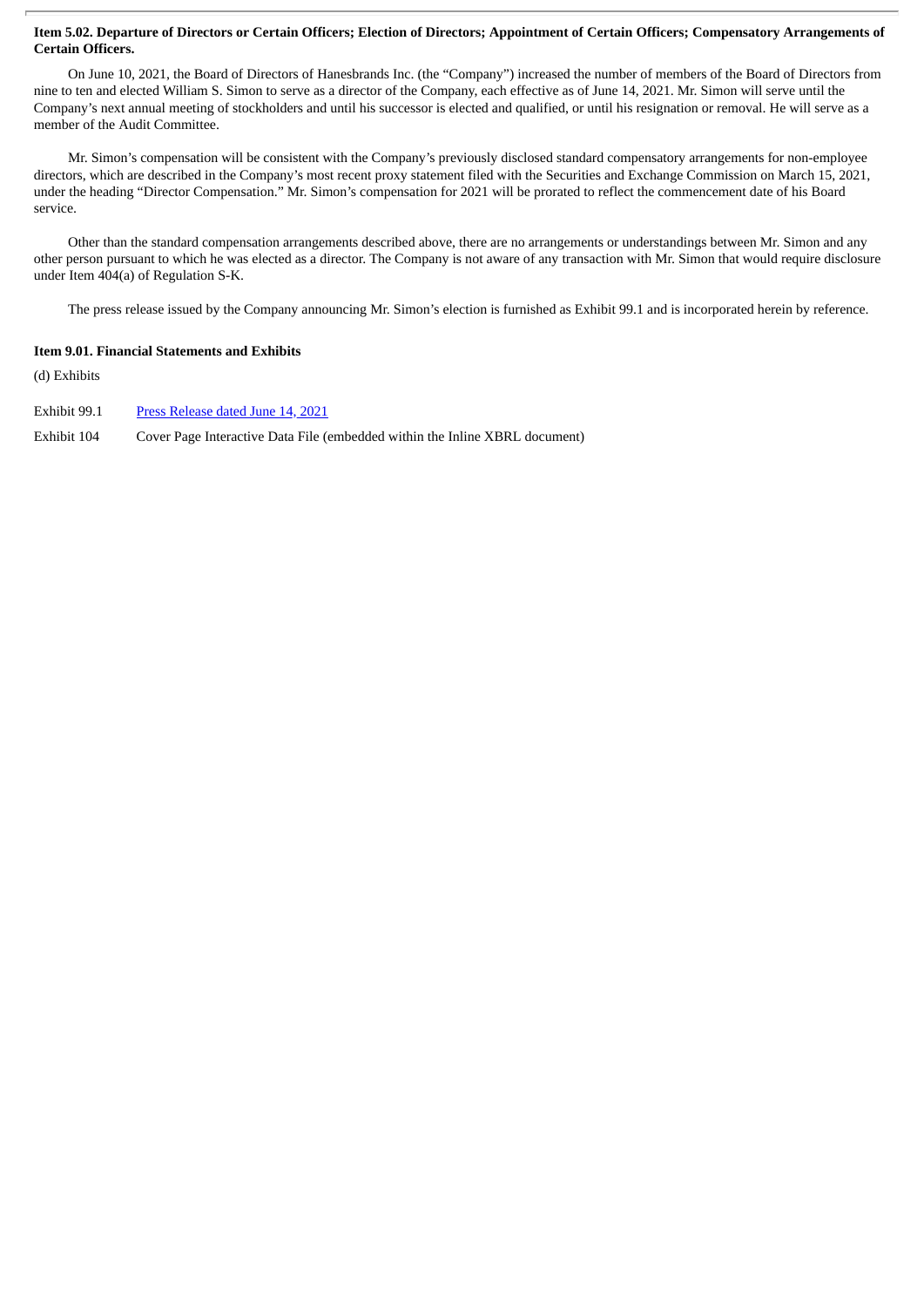**SIGNATURES**

Pursuant to the requirements of the Securities Exchange Act of 1934, the registrant has duly caused this report to be signed on its behalf by the undersigned hereunto duly authorized.

#### June 14, 2021 HANESBRANDS INC.

By: /s/ Tracy M. Preston

Tracy M. Preston General Counsel, Corporate Secretary and Chief Compliance **Officer**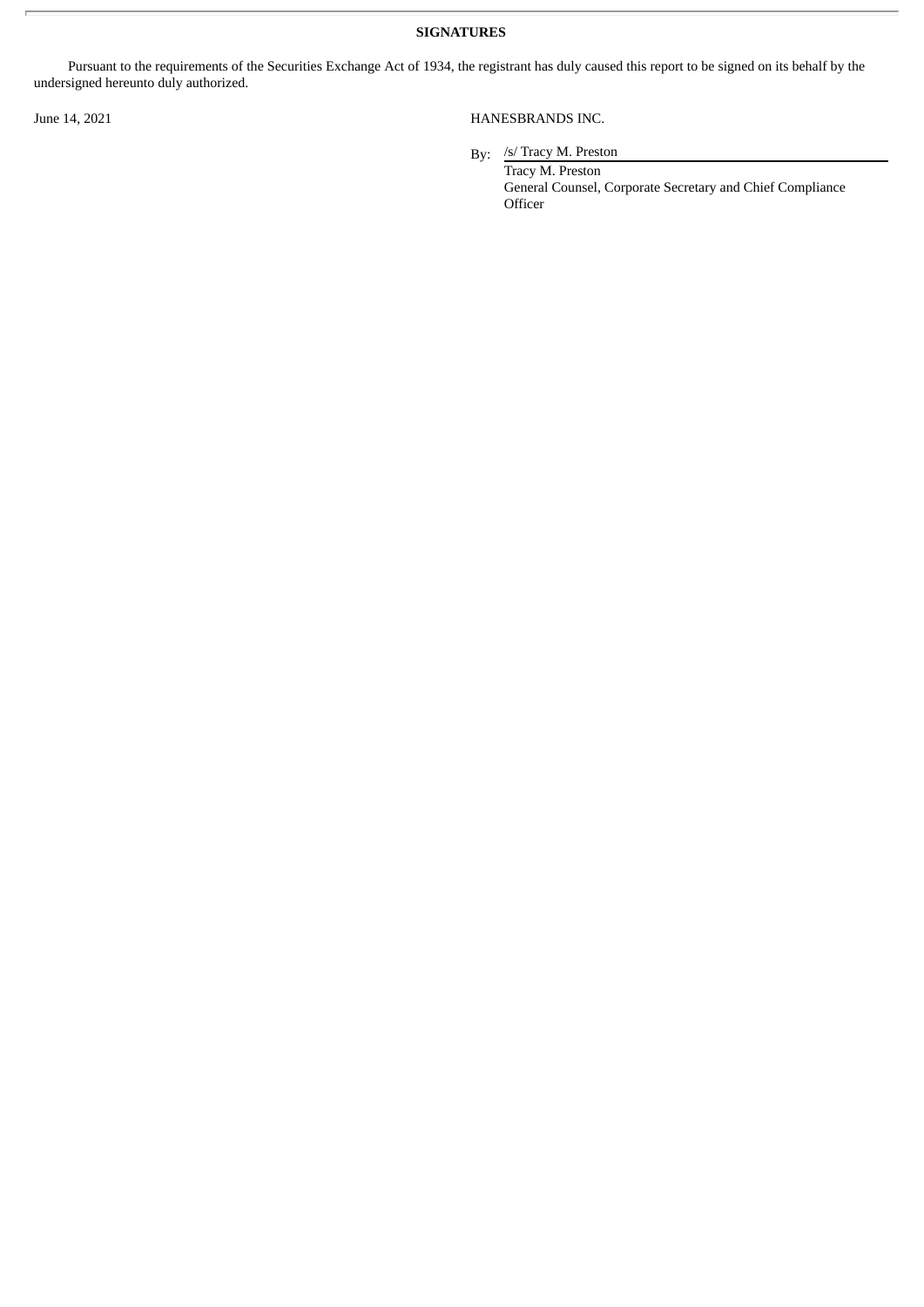<span id="page-3-0"></span>*news release*

News Media Contact: Kirk Saville (336) 519-6192 Analysts and Investors Contact: T.C. Robillard (336) 519-2115

**HANES** Brands Inc.

### **HanesBrands Appoints William S. Simon to Board of Directors**

**WINSTON-SALEM, N.C.** (June 14, 2021) – HanesBrands (NYSE: HBI), a global leader in iconic apparel brands, today announced that William S. Simon has been appointed to the company's Board of Directors.

With the appointment of Simon, whose term runs until the 2022 annual meeting of stockholders, the company's Board has 10 members. Simon will serve on the Board's Audit Committee.

"Bill brings extensive experience leading complex organizations and building global brands," said Steve Bratspies, chief executive officer, HanesBrands. "His knowledge of retail and consumer goods will be extremely valuable as we unlock growth by delivering innovative products and creating a seamless consumer experience."

Simon is a Senior Advisor to the investment firm KKR & Co. and president of WSS Venture Holdings LLC, a consulting and investment company. From 2010 to 2014, Simon served as president and CEO of Walmart U.S. Before that, he was chief operating officer of Walmart U.S. He joined the company in 2006 as Executive Vice President of Professional Services and New Business Development.

Simon has also held senior executive positions at Brinker International, Inc., Diageo North America, Inc., and Cadbury Schweppes plc. Additionally, Simon was Secretary of the Florida Department of Management Services and served 25 years in the U.S. Navy and Naval Reserves. He currently serves on the board of Darden Restaurants, Inc.

Simon holds a bachelor's degree in economics and a master's degree in business administration from the University of Connecticut.

"We're thrilled to have a leader with Bill's outstanding experience join our board," said HanesBrands Board Chairman Ronald L. Nelson. "We welcome Bill and look forward to working with him as we execute our Full Potential plan. "